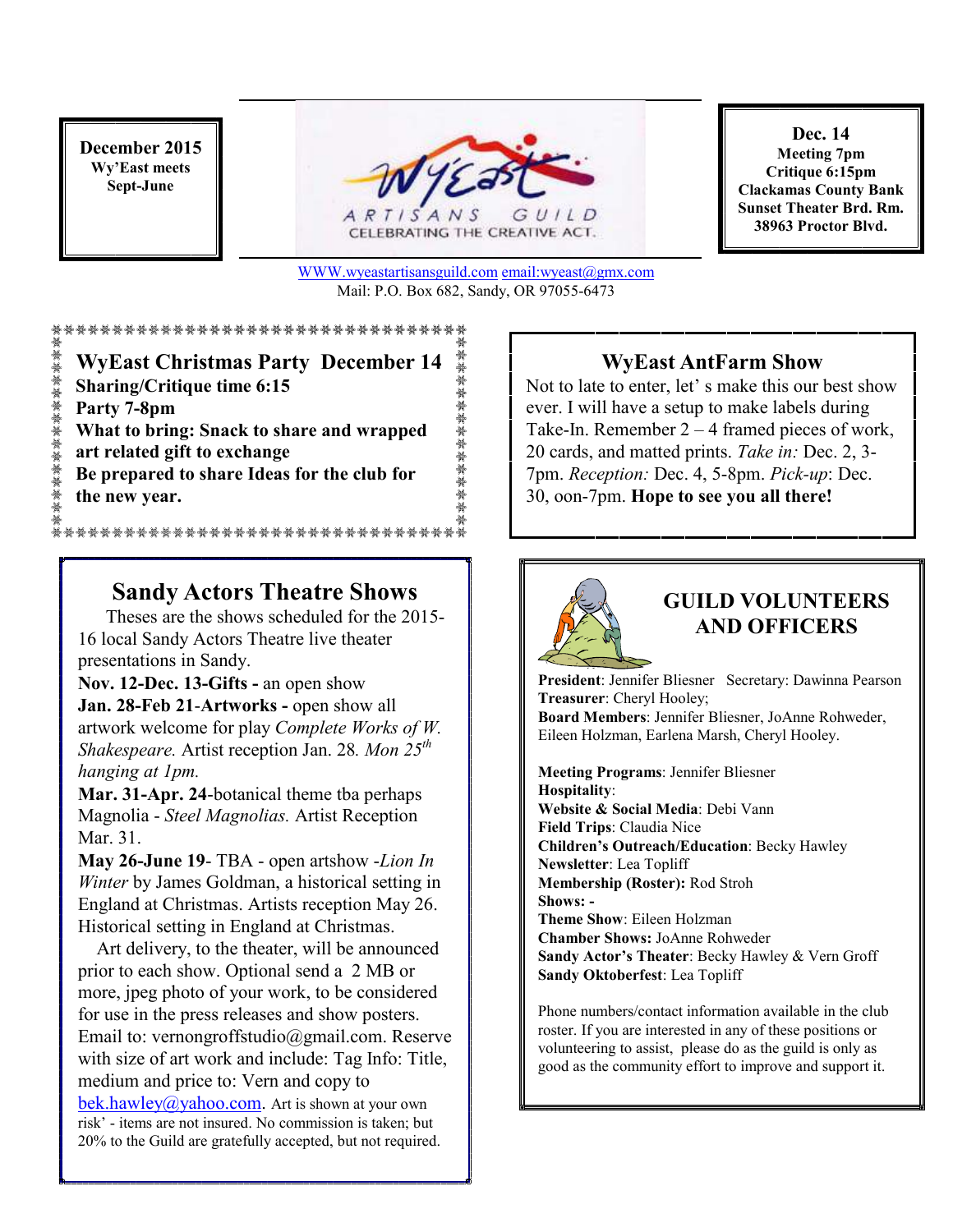**Sat "Artworks" Show Deadline Jan. 21**  An opportunity to show your best work. The play "The Complete Works of William Shakespeare," this is open themed, but Anita Sorel challenged us to fill the lobby with *"friends of Willy"* either caricatures or paintings of characters from his plays. Sounds fun.  *Deadline*: Jan. 31 for sending entries and tag information: Title, medium, price & width in inches. Email to: bek.hawley@yahoo.com and Vern. If interested in your art to be considered for inclusion in the press release send a high-quality, approx. 2MB, photo to Vern Groff, by Dec. 15 at vernongroffstudio@gmail.com.  *Take in*: Mon., Jan. 25, 1pm. *Artist's Reception:* Thurs., Jan. 28, at 6:45pm. A chance for the artist to talk about their work. *Free admission* at the 7pm play preview with all donations funding the Guilds public programs. *Take down:* Sun., Feb. 21, about 5:15pm,after the play. **Note: if the play is still going please respect the actors with your silence**.

## *HIGH FIVE, guild Successes*

*Thank You and Congratulations to: Earlean Marsh new Board Member, and Dawinna Pearson, new Secretary.* 

**Very Important Information Membership Dues are due by Dec. 21, \$15 for individual \$20 per family. Mail to: P.O. Box 682, Sandy, OR. 97055, or bring to the Dec. 9th meeting.** 

**Members wishing to signup for the shows at the Chamber next year should contact JoAnne Rohweder before Jan.1, 2016 and pay a \$10 per month fee if you wish to show.**

# **Gresham Art Shows**

 For those who enjoy participating in or visiting the Gresham Art Shows, this is the remaining 2015 schedule.

**Dec. 8 - Feb. 4** - *Oregon Through My Eyes*, Curator Contact: Cassie Fisher, cfisherpainting2012@gmail.com Lisa Rose Musselwhite, CathyHuntington, Michael Anderson

The Gresham Visual Arts Gallery in the Public Safety and School Building 1331 NW Eastman Parkway, Gresham, OR 97030 (Adjacent to Gresham City Hall). Open M.-F. 8am-5pm, excl. holidays. If you know of other shows our artists might want to participate in please let me know and I will include them in this newsletter.

Volunteer Art Teacher/Facillitator Opportunity

Volunteers for the Teen Art Night, at the Sandy Public Library are needed. Contact Sarah McIntyre by Jan, 15 by email smcintyre@ci.sandy.or.us. Include your name, Type of Art, Supplies needed (cost per person attending): *\*\*IMPORTANT Art media should be neat enough to be used in the Library Community room, which is carpeted*. For example, no oil paint; but washable glue, water media, pastels and many other materials would be okay. **This is the media listing -**Art Night with an Expert-Absolutely no painting or drawing experience is necessary. You'll leave with your own unique masterpiece at the end of the night. You'll be amazed at what you created! May 20th 7-9pm. Teens aged 12-17 welcome. Teen 3rd Fridays. Make the Library your living room.